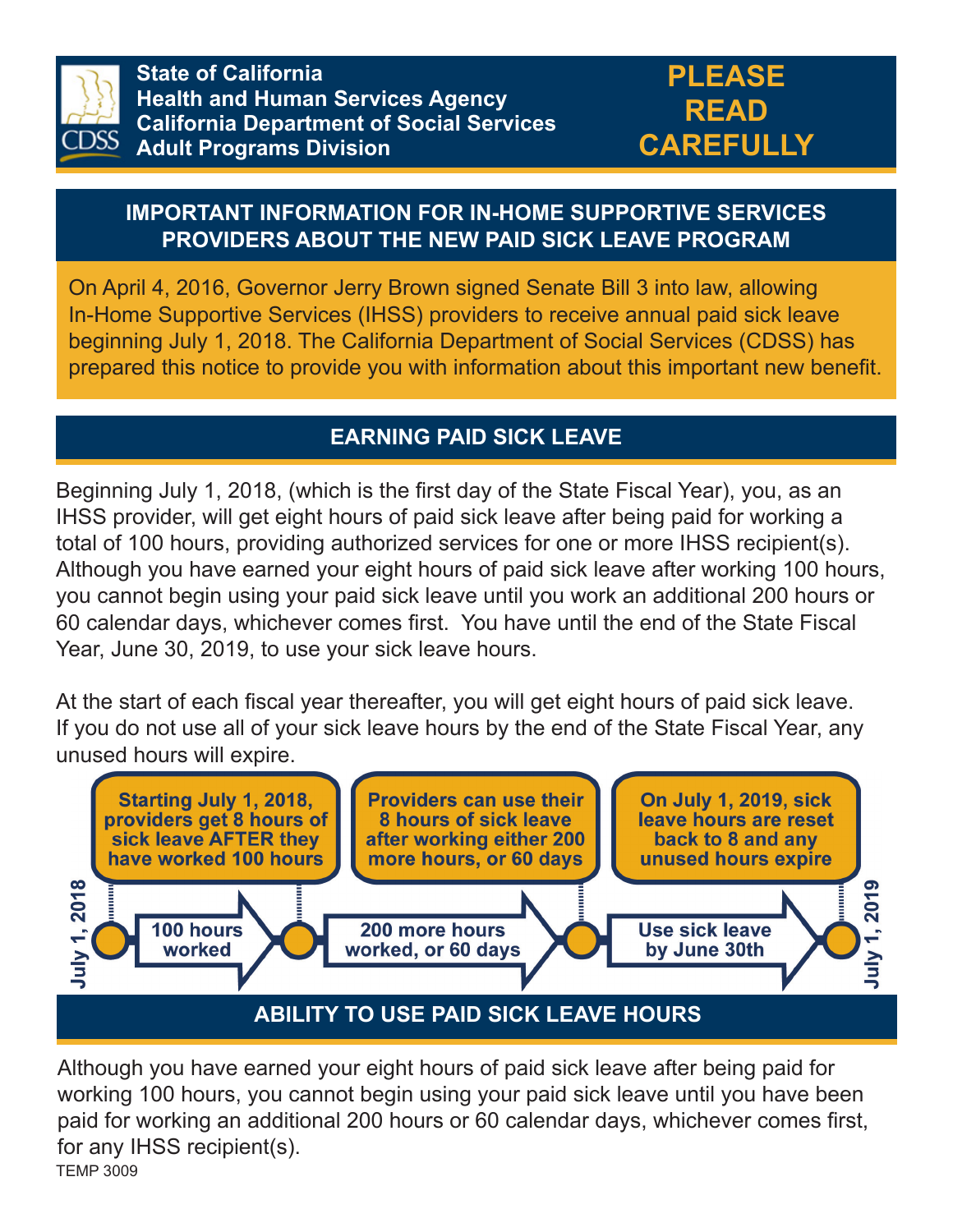# *EXAMPLE #1: REGULAR PROVIDER*

On July 1, 2018, a provider begins working 40 hours a week for his recipient(s). Once the provider has been paid for working a total of 100 hours providing authorized services for his recipient(s) (on approximately July 18), he will earn his eight hours of paid sick leave. The provider can begin using his paid sick leave on approximately August 22, after he has been paid for providing authorized services for his recipient(s) for an additional 200 hours after July 18.

# *EXAMPLE #2: BACKUP PROVIDER*

On July 1, 2018, another provider begins working 10 hours a month as a backup provider for her recipient(s). Once this provider has been paid for working a total of 100 hours providing authorized services for her recipient(s) (on approximately May 1, 2019), she will earn her eight hours of paid sick leave. This provider can begin using her paid sick leave on June 30, 2019, after she has been paid for providing authorized services for her recipient(s) for 60  $\equiv$  calendar days after May 1, 2019.

Once you have completed the requirements to work 100 hours and an additional 200 hours (or 60 days), you will not have to repeat these requirements again as long as you continue to work as an IHSS provider.

**The Second Property** 

## **NUMBER OF PAID SICK LEAVE HOURS**

As the state minimum wage increases, you will be eligible to get more paid sick leave hours at the start of the State Fiscal Year,. If this happens, you will receive a notice from the CDSS informing you of an increase in the number of paid sick leave hours you will receive.

## **USING PAID SICK LEAVE HOURS**

You can use these paid sick leave hours if you need to go to a medical appointment; if you are sick; or if you need to get services (such as counseling) because you have been a victim of domestic violence, sexual assault, or stalking.

You can also use these paid sick leave hours if a family member is sick or needs you to take them to a medical appointment. However, you can only use these paid sick leave hours if the family member is your:

- child or child you are legal guardian of,
- parent or legal guardian,
- spouse or registered domestic partner,
- grandparent,
- grandchild, or
- sibling.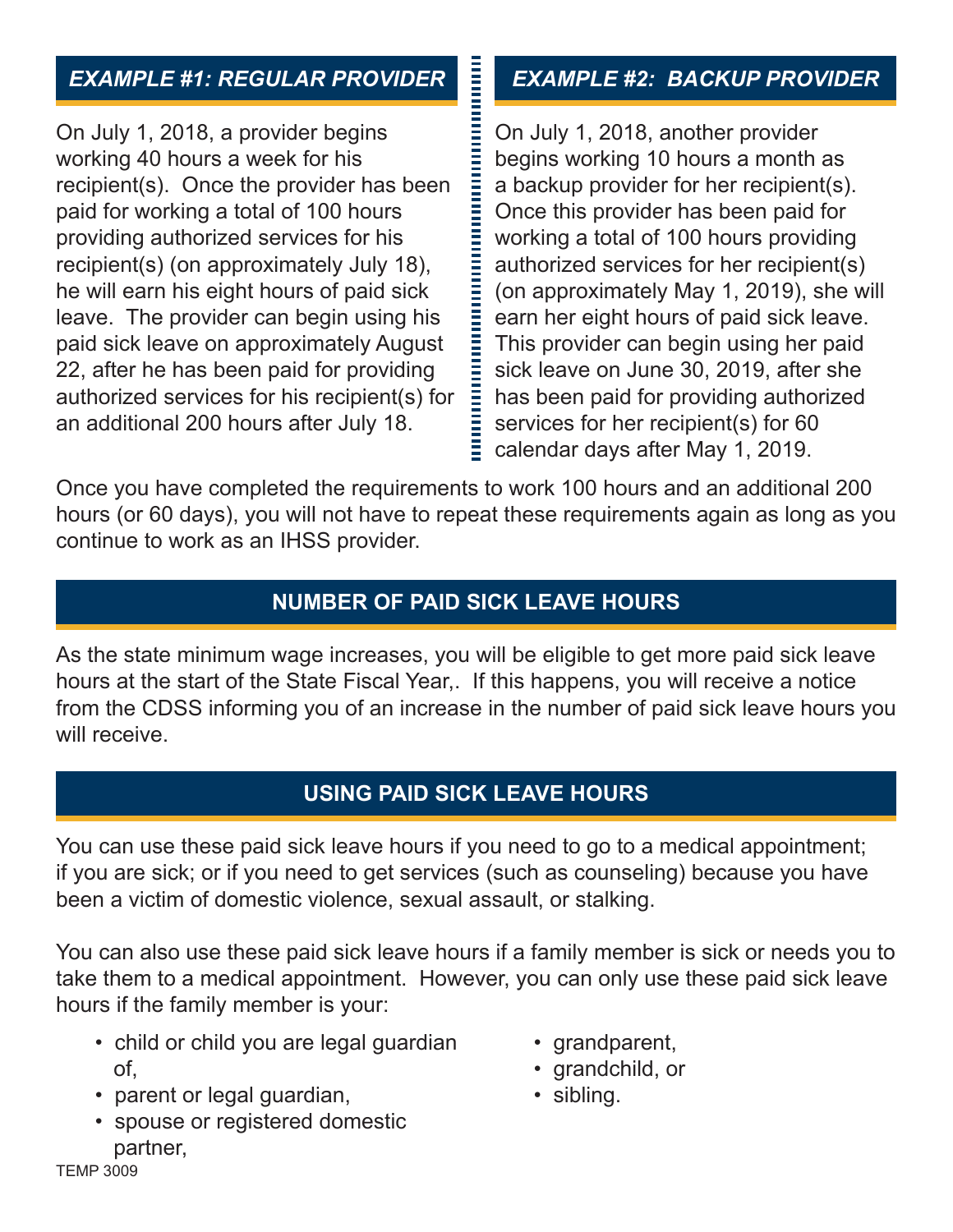# **SICK LEAVE**

It is important for you to let your recipient (employer) know as soon as possible when you will be using paid sick leave so that your recipient can arrange for his/her services for the day when you will not be available.

#### *PLANNED TIME OFF*

If you know ahead of time that you will need time off (for a doctor's appointment, for example), you will need to let your recipient know

> • at least **48 hours** (or **two days**) in advance.

#### *UNPLANNED TIME OFF*

If you are sick or have a medical emergency, you need to let your recipient know immediately,

> • **at least two hours before the time you should be starting work.**

When you ask for paid sick leave time off, you must take at least one hour off and can take additional time off in 30 minute (half hour) increments.

The hours you use for paid sick leave will **not** be deducted from any of your recipient(s)'s monthly authorized hours.

#### **SUBMITTING FORM TO GET PAID FOR SICK LEAVE TIME**

Whenever you need to take paid sick leave time off, you will need to complete a Provider Paid Sick Leave Request form (SOC 2302) and submit it to the address on the form. The form is included which can be photocopied for your future use, or you may obtain additional forms, if needed, from the county IHSS office or the CDSS website at http://www.cdss.ca.gov/inforesources/Forms-Brochures/Forms-Alphabetic-List/Q-T. You will need to send it on or before the date you send in your timesheet for the time period in which you took paid sick time off. If you send it in **after** the date you sent in your timesheet, the payment for the paid sick leave may be delayed. If you are using an Electronic Timesheet, you can record your sick leave hours directly on the online sick leave claim form to avoid delay of your paid sick leave payment.

Once the form is received and processed, you will get a payment to cover the number of hours you used for paid sick leave. This will be a separate payment from the pay you receive for providing services to your recipient.

TEMP 3009